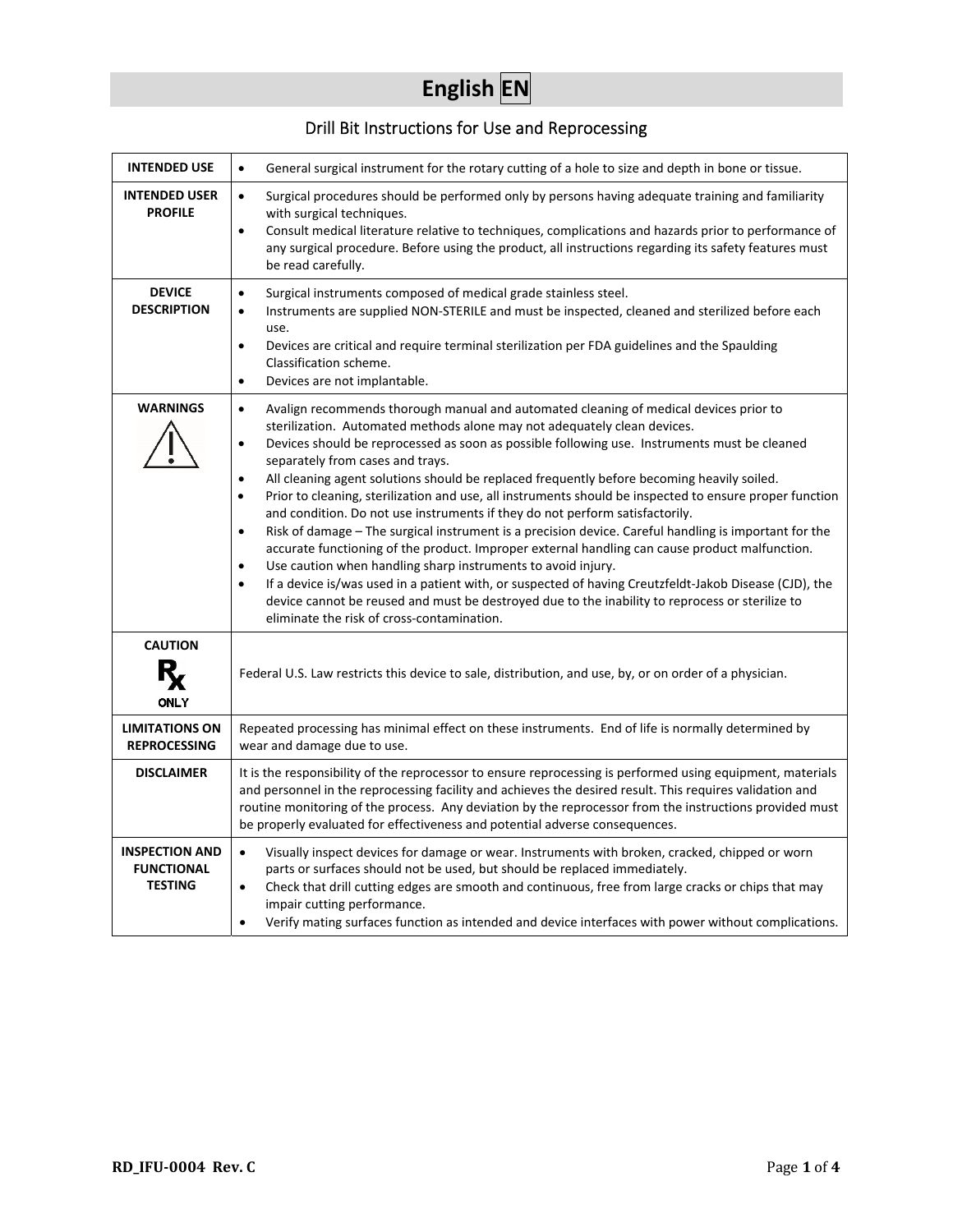# **Reprocessing Instructions**

| <b>TOOLS AND</b>    |                                                                                                                                                      |                                                                                                                                               |                                                      |                                                                                                   |                                                                                                                 |  |  |
|---------------------|------------------------------------------------------------------------------------------------------------------------------------------------------|-----------------------------------------------------------------------------------------------------------------------------------------------|------------------------------------------------------|---------------------------------------------------------------------------------------------------|-----------------------------------------------------------------------------------------------------------------|--|--|
| <b>ACCESSORIES</b>  | Cold Tap Water (< 20°C / 68°F)                                                                                                                       |                                                                                                                                               |                                                      |                                                                                                   |                                                                                                                 |  |  |
|                     |                                                                                                                                                      | Hot Tap Water (> 40°C / 104°F)<br>Water                                                                                                       |                                                      |                                                                                                   |                                                                                                                 |  |  |
|                     |                                                                                                                                                      | Deionized (DI) or Reverse Osmosis (RO) Water (ambient)                                                                                        |                                                      |                                                                                                   |                                                                                                                 |  |  |
|                     |                                                                                                                                                      | <b>Cleaning Agents</b>                                                                                                                        |                                                      |                                                                                                   | Neutral Enzymatic Detergent pH 6.0-8.0 i.e. MetriZyme, EndoZime, Enzol                                          |  |  |
|                     |                                                                                                                                                      |                                                                                                                                               |                                                      | Assorted Sizes of Brushes and/or Pipe Cleaners with Nylon Bristles                                |                                                                                                                 |  |  |
|                     |                                                                                                                                                      | Accessories                                                                                                                                   |                                                      | Absorbent, Low Lint Disposable Cloths or equivalent                                               |                                                                                                                 |  |  |
|                     |                                                                                                                                                      |                                                                                                                                               | <b>Soaking Pans</b><br><b>Medical Compressed Air</b> |                                                                                                   |                                                                                                                 |  |  |
|                     |                                                                                                                                                      |                                                                                                                                               | Ultrasonic Cleaner (Sonicator)                       |                                                                                                   |                                                                                                                 |  |  |
|                     |                                                                                                                                                      | Equipment                                                                                                                                     | <b>Automated Washer</b>                              |                                                                                                   |                                                                                                                 |  |  |
|                     |                                                                                                                                                      |                                                                                                                                               |                                                      |                                                                                                   |                                                                                                                 |  |  |
| <b>POINT-OF-USE</b> | 1)                                                                                                                                                   | Follow health care facility point of use practices. Keep devices moist after use to prevent soil from drying and                              |                                                      |                                                                                                   |                                                                                                                 |  |  |
| <b>AND</b>          |                                                                                                                                                      | remove excess soil and debris from all surfaces and hard-to-clean design features.                                                            |                                                      |                                                                                                   |                                                                                                                 |  |  |
| <b>CONTAINMENT</b>  | 2)                                                                                                                                                   |                                                                                                                                               |                                                      |                                                                                                   | Follow universal precautions and contain devices in closed or covered containers for transport to central       |  |  |
|                     |                                                                                                                                                      | supply.                                                                                                                                       |                                                      |                                                                                                   |                                                                                                                 |  |  |
| <b>MANUAL</b>       | 3)                                                                                                                                                   | Prepare neutral pH enzymatic detergent as per vendor's directions. Enzol® enzymatic detergent is                                              |                                                      |                                                                                                   |                                                                                                                 |  |  |
| <b>CLEANING</b>     |                                                                                                                                                      | recommended at a preparation of 1 oz./gallon using lukewarm water.                                                                            |                                                      |                                                                                                   |                                                                                                                 |  |  |
|                     | 4)                                                                                                                                                   | Fully immerse device in the prepared detergent per labeling instructions. Allow device to soak for a minimum                                  |                                                      |                                                                                                   |                                                                                                                 |  |  |
|                     | 5)                                                                                                                                                   | of 1 minute.                                                                                                                                  |                                                      |                                                                                                   |                                                                                                                 |  |  |
|                     |                                                                                                                                                      | Scrub the device, using a soft bristled brush, paying particular attention to hard to reach areas until all visible<br>soil has been removed. |                                                      |                                                                                                   |                                                                                                                 |  |  |
|                     | 6)                                                                                                                                                   | Prepare neutral pH enzymatic detergent in the sonicator (as per vendor directions) and sonicate the devices for                               |                                                      |                                                                                                   |                                                                                                                 |  |  |
|                     |                                                                                                                                                      |                                                                                                                                               |                                                      |                                                                                                   | a minimum of 10 minutes. Note: Enzyme solution shall be changed when it becomes grossly contaminated            |  |  |
|                     |                                                                                                                                                      | (bloody and/or turbid).                                                                                                                       |                                                      |                                                                                                   |                                                                                                                 |  |  |
|                     | 7)                                                                                                                                                   | Rinse all surfaces in running reverse osmosis or deionized (RO/DI) water for a minimum of 3 minutes to remove                                 |                                                      |                                                                                                   |                                                                                                                 |  |  |
|                     |                                                                                                                                                      | any residual detergent or debris.                                                                                                             |                                                      |                                                                                                   |                                                                                                                 |  |  |
|                     | 8)                                                                                                                                                   |                                                                                                                                               |                                                      | Dry the device with a clean, soft cloth. Filtered, compressed air may be used to aid drying.      |                                                                                                                 |  |  |
|                     | 9)                                                                                                                                                   |                                                                                                                                               |                                                      | Visually examine each device for cleanliness. If visible soil remains, repeat cleaning procedure. |                                                                                                                 |  |  |
| <b>AUTOMATED</b>    |                                                                                                                                                      | Note: All devices must be manually pre-cleaned prior to any automated cleaning process, follow steps 1-5. Steps 6-9                           |                                                      |                                                                                                   |                                                                                                                 |  |  |
| <b>CLEANING</b>     |                                                                                                                                                      | are optional but advised.                                                                                                                     |                                                      |                                                                                                   |                                                                                                                 |  |  |
|                     |                                                                                                                                                      |                                                                                                                                               |                                                      |                                                                                                   |                                                                                                                 |  |  |
|                     |                                                                                                                                                      | per the below minimum parameters.                                                                                                             |                                                      |                                                                                                   | 10) Clean devices within a washer/disinfector utilizing the equipment and detergent manufacturers' instructions |  |  |
|                     |                                                                                                                                                      |                                                                                                                                               |                                                      |                                                                                                   | Detergent Type &                                                                                                |  |  |
|                     |                                                                                                                                                      | Phase                                                                                                                                         | Time (minutes)                                       | Temperature                                                                                       | Concentration                                                                                                   |  |  |
|                     |                                                                                                                                                      | Pre-wash 1                                                                                                                                    | 02:00                                                | Cold Tap Water                                                                                    | N/A                                                                                                             |  |  |
|                     |                                                                                                                                                      | Enzyme Wash                                                                                                                                   | 02:00                                                | Hot Tap Water                                                                                     | Enzyme Detergent                                                                                                |  |  |
|                     |                                                                                                                                                      | Rinse 1                                                                                                                                       | 01:00                                                | Hot Tap Water                                                                                     | N/A                                                                                                             |  |  |
|                     |                                                                                                                                                      | <b>Purified Water Rinse</b>                                                                                                                   | 00:10                                                | 146-150°F / 63-66°C                                                                               | N/A                                                                                                             |  |  |
|                     |                                                                                                                                                      | Drying                                                                                                                                        | 15:00                                                | 194°F / 90°C                                                                                      | N/A                                                                                                             |  |  |
|                     |                                                                                                                                                      |                                                                                                                                               |                                                      |                                                                                                   | 11) Dry excess moisture using an absorbent cloth. Filtered, compressed air may be used to aid drying.           |  |  |
|                     | 12)                                                                                                                                                  |                                                                                                                                               |                                                      | Visually examine each device for cleanliness. If visible soil remains, repeat cleaning procedure. |                                                                                                                 |  |  |
| <b>DISINFECTION</b> | $\bullet$                                                                                                                                            | Devices must be terminally sterilized (See § Sterilization).                                                                                  |                                                      |                                                                                                   |                                                                                                                 |  |  |
|                     | ٠                                                                                                                                                    |                                                                                                                                               |                                                      |                                                                                                   | Avalign devices are compatible with washer/disinfector time-temperature profiles for thermal disinfection per   |  |  |
|                     |                                                                                                                                                      | ISO 15883.                                                                                                                                    |                                                      |                                                                                                   |                                                                                                                 |  |  |
|                     |                                                                                                                                                      |                                                                                                                                               |                                                      |                                                                                                   |                                                                                                                 |  |  |
| <b>PACKAGING</b>    | $\bullet$                                                                                                                                            |                                                                                                                                               |                                                      |                                                                                                   | Only FDA cleared sterilization packaging materials should be used by the end user when packaging the devices.   |  |  |
|                     | The end user should consult ANSI/AAMI ST79 for additional information on steam sterilization.<br>$\bullet$<br><b>Sterilization Wrap</b><br>$\bullet$ |                                                                                                                                               |                                                      |                                                                                                   |                                                                                                                 |  |  |
|                     |                                                                                                                                                      | Individual instruments may be wrapped in a standard, medical grade sterilization wrap using the AAMI<br>$\circ$                               |                                                      |                                                                                                   |                                                                                                                 |  |  |
|                     |                                                                                                                                                      | double wrap method or equivalent.                                                                                                             |                                                      |                                                                                                   |                                                                                                                 |  |  |
|                     |                                                                                                                                                      |                                                                                                                                               |                                                      |                                                                                                   |                                                                                                                 |  |  |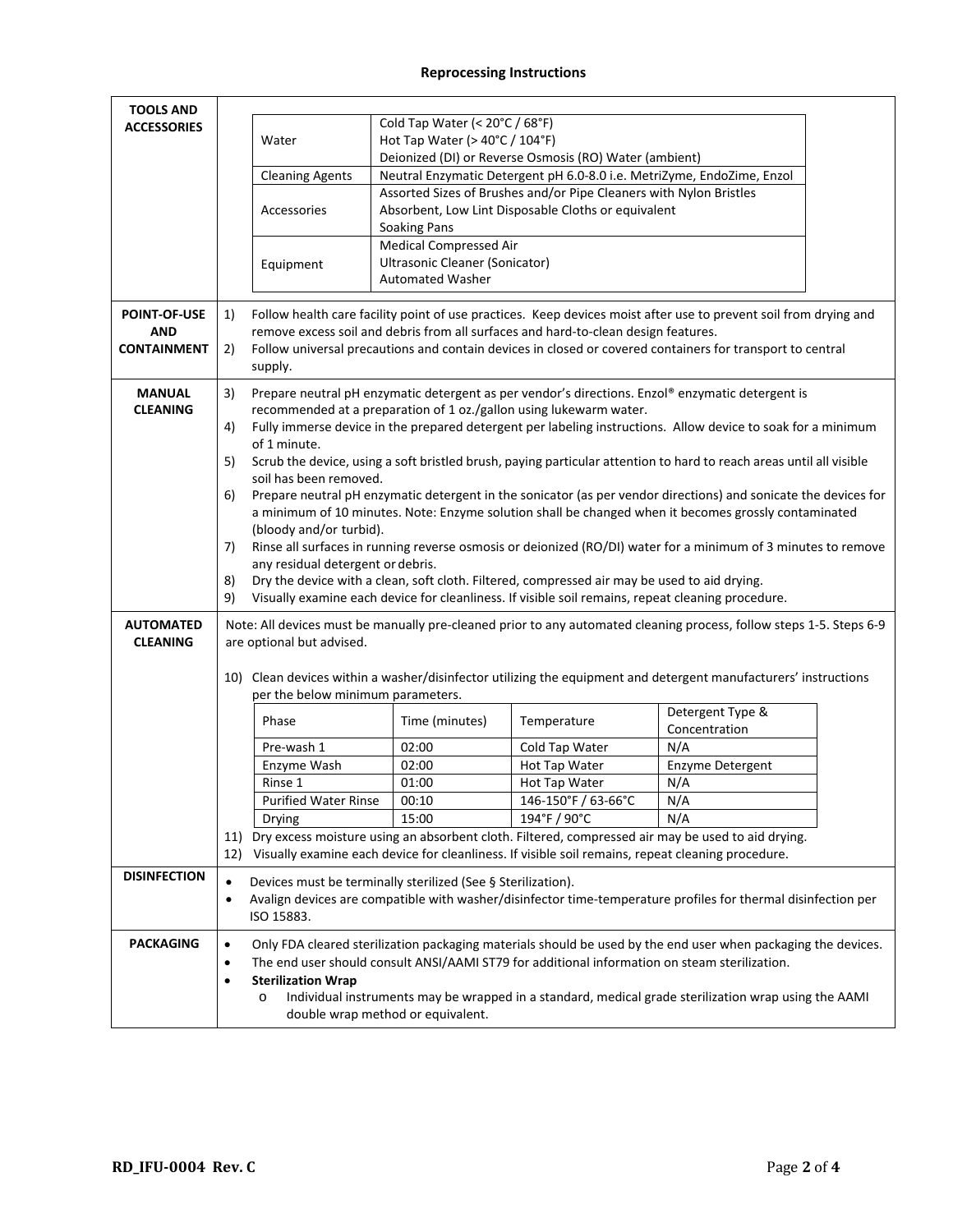### **Reprocessing Instructions (cont)**

| <b>STERILIZATION</b> | Sterilize with steam. The following minimum cycle has been validated for sterilization of Avalign devices:                                                                                                                                                                                                                                                                                                                                                                                                                                                                                                                                                                                                                                                                                                                                                                                                                                                                                                                                                                                                                                                                                                                                                                                                                                      |                               |                      |                                                                             |                                 |  |  |
|----------------------|-------------------------------------------------------------------------------------------------------------------------------------------------------------------------------------------------------------------------------------------------------------------------------------------------------------------------------------------------------------------------------------------------------------------------------------------------------------------------------------------------------------------------------------------------------------------------------------------------------------------------------------------------------------------------------------------------------------------------------------------------------------------------------------------------------------------------------------------------------------------------------------------------------------------------------------------------------------------------------------------------------------------------------------------------------------------------------------------------------------------------------------------------------------------------------------------------------------------------------------------------------------------------------------------------------------------------------------------------|-------------------------------|----------------------|-----------------------------------------------------------------------------|---------------------------------|--|--|
|                      | <b>Double Wrapped Instruments:</b>                                                                                                                                                                                                                                                                                                                                                                                                                                                                                                                                                                                                                                                                                                                                                                                                                                                                                                                                                                                                                                                                                                                                                                                                                                                                                                              |                               |                      |                                                                             |                                 |  |  |
|                      | <b>Cycle Type</b>                                                                                                                                                                                                                                                                                                                                                                                                                                                                                                                                                                                                                                                                                                                                                                                                                                                                                                                                                                                                                                                                                                                                                                                                                                                                                                                               | Temperature                   | <b>Exposure Time</b> | <b>Pulses</b>                                                               | <b>Drying Time</b>              |  |  |
|                      | Prevacuum                                                                                                                                                                                                                                                                                                                                                                                                                                                                                                                                                                                                                                                                                                                                                                                                                                                                                                                                                                                                                                                                                                                                                                                                                                                                                                                                       | 132°C (270°F)                 | 4 minutes            | 4                                                                           | 25 minutes                      |  |  |
|                      | The operating instructions and guidelines for maximum load configuration of the sterilizer manufacturer should<br>$\bullet$<br>be followed explicitly. The sterilizer must be properly installed, maintained, and calibrated.<br>Time and temperature parameters required for sterilization vary according to type of sterilizer, cycle design,<br>$\bullet$<br>and packaging material. It is critical that process parameters be validated for each facility's individual type of<br>sterilization equipment and product load configuration.<br>A facility may choose to use different steam sterilization cycles other than the cycle suggested if the facility has<br>$\bullet$<br>properly validated the cycle to ensure adequate steam penetration and contact with the devices for<br>sterilization.<br>Water droplets and visible signs of moisture on sterile packaging or the tape used to secure it, may<br>$\bullet$<br>compromise sterility of processed loads or be indicative of a sterilization process failure. Visually check outside<br>wrapper for dryness. If there are water droplets or visible moisture on the exterior of the package or on the<br>tape used to secure it, the pack or instrument tray is considered unacceptable. Repackage and re-sterilize<br>sterilization packages with visible signs of moisture. |                               |                      |                                                                             |                                 |  |  |
| <b>STORAGE</b>       | After sterilization, devices should remain in sterilization wrap and be stored in a clean, dry cabinet or storage<br>$\bullet$<br>case.<br>Care should be taken when handling wrapped devices to avoid damaging the sterile barrier.<br>$\bullet$                                                                                                                                                                                                                                                                                                                                                                                                                                                                                                                                                                                                                                                                                                                                                                                                                                                                                                                                                                                                                                                                                               |                               |                      |                                                                             |                                 |  |  |
| <b>MAINTENANCE</b>   | Discard damaged, worn or non-functional devices.<br>$\bullet$<br>Drills cannot be resharpened.<br>$\bullet$                                                                                                                                                                                                                                                                                                                                                                                                                                                                                                                                                                                                                                                                                                                                                                                                                                                                                                                                                                                                                                                                                                                                                                                                                                     |                               |                      |                                                                             |                                 |  |  |
| <b>WARRANTY</b>      | All products are guaranteed to be free from defects in material and workmanship at the time of shipping.<br>$\bullet$<br>Avalign instruments are reusable and meet AAMI standards for sterilization. All our products are designed and<br>$\bullet$<br>manufactured to meet the highest quality standards. We cannot accept liability for failure of products which<br>have been modified in any way from their original design.                                                                                                                                                                                                                                                                                                                                                                                                                                                                                                                                                                                                                                                                                                                                                                                                                                                                                                                |                               |                      |                                                                             |                                 |  |  |
| <b>CONTACT</b>       | <b>Manufactured by:</b><br><b>Avalign Technologies</b><br>8727 Clinton Park Drive<br>Fort Wayne, IN 46825<br>1-877-289-1096<br>www.avalign.com                                                                                                                                                                                                                                                                                                                                                                                                                                                                                                                                                                                                                                                                                                                                                                                                                                                                                                                                                                                                                                                                                                                                                                                                  | product.questions@avalign.com |                      | Distributed by:<br>626 Cooper Court<br>Schaumburg, IL 60173<br>800-600-0428 | <b>Millennium Surgical Corp</b> |  |  |